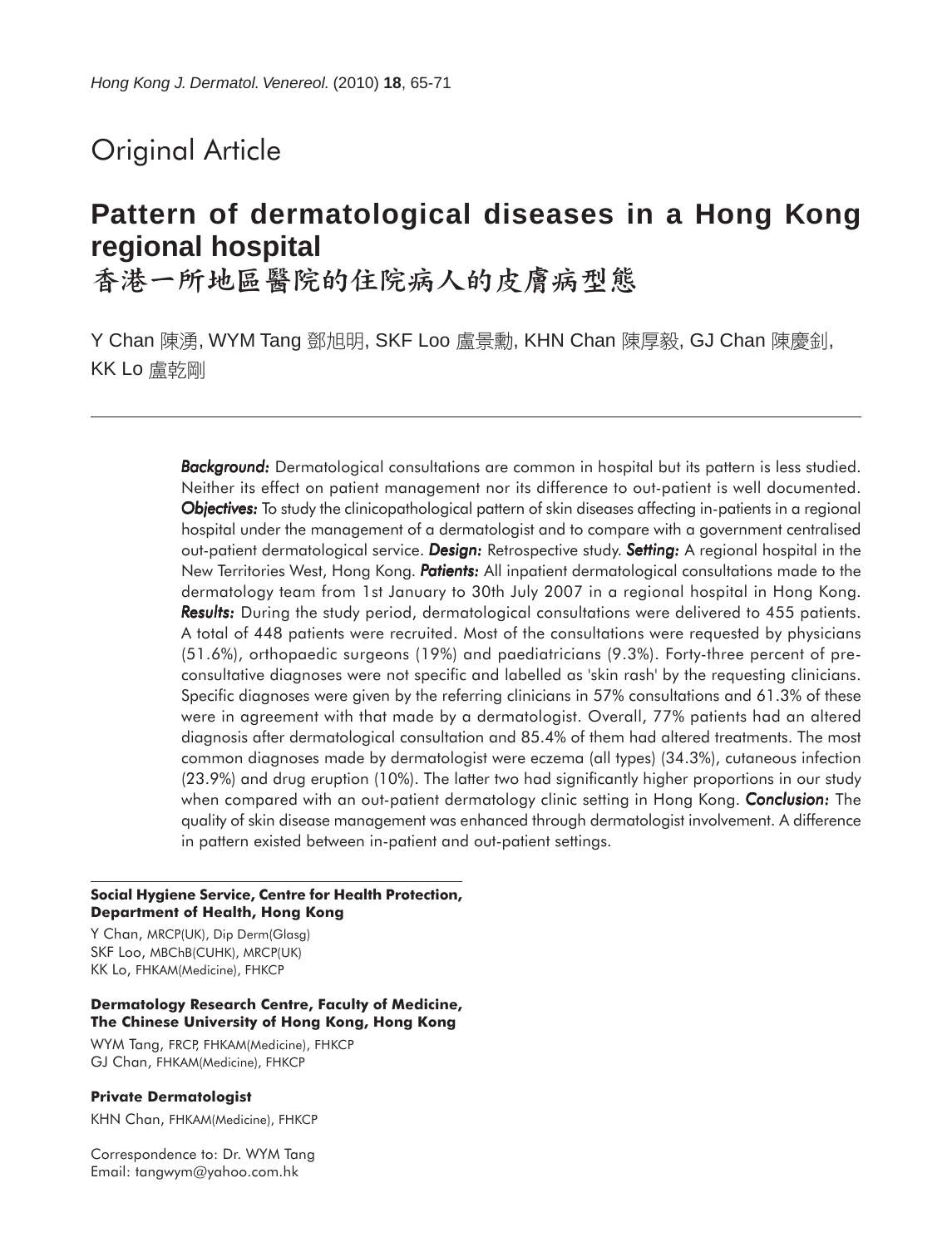背景:皮膚科住院轉介服務在醫院中很常見,但當中的皮膚病型態研究不多。而此服務對病人的 治理效益或與門診病人服務的分別的研究更為匱乏。目的:研究一所地區醫院內,由一名皮膚科 醫生會診的住院病患的皮膚病臨床病理型態,並與政府轄下皮膚科門診服務作一比較。設計:回 顧性研究。場所:香港新界西的一所地區醫院。病患:2007年1月至7月期間,一所香港地區 醫院內所有轉介皮膚科會診服務的住院病患。**結果:**研究期間共收到 455 名住院病患的皮膚科 會診轉介。本研究分析了當中448名病人,大部份個案轉介自內科專科醫生(51.6%),其次是骨 科 (19%)及兒科(9.3%)。轉介個案中,43%病患沒有具體的轉介前診斷,只被標籤為「皮疹」; 其餘57%的病患則附有具體的轉介前診斷,當中61.3%的診斷與皮膚科專科醫生吻合。整體而 言,研究個案內的77%病患之皮膚診斷及85.4%病患之皮膚治療,在皮膚科專科醫生會診後有 所修改。最常見的皮膚科診斷計有濕疹(34.3%),皮膚感染 (23.9%)及藥疹(10%);與皮膚科 門診服務比較,後兩者在研究的住院病患中顯著地佔較高比重。**結論:**皮膚科專科醫生的住院會 診可提昇皮膚病的治理素質,而住院與門診服務病人群組存在着不同的皮膚病形態。

**Keywords:** Dermatological diseases, in-patient consultation, Hong Kong regional hospital

關鍵詞:皮膚病,住院病人轉介,香港地區醫院

### **Introduction**

The number of hospital beds dedicated for patients with severe and chronic recalcitrant dermatological diseases is decreasing.<sup>1</sup> This is partly attributed to improvements in dermatologic care and treatments available in the out-patient setting,  $2,3$  thus reducing the need of hospitalisation. As a result, dermatologists have fewer chances to deliver in-patient dermatologic services.

Recent studies showed that the in-patient management of skin diseases remains important, especially for those with severe skin conditions.<sup>4-7</sup> Studies have also shown a need of dermatologists for in-patient services.8-10 The quality of life for patients with severe dermatological diseases has been shown to improve when they are cared for in the in-patient setting.<sup> $7,11$ </sup> The benefits include early detection of skin abnormalities, improved accuracy of diagnosis, and efficacy of treatment. Furthermore, the pattern of skin diseases seen in the hospital setting may be different from that in out-patient dermatology clinics. The epidaemiology of local in-patient dermatological diseases is not known. Our study sought to

describe the clinical profile and characteristics of dermatological diseases in a local regional hospital over a consecutive period of seven months and to compare with those seen in the local outpatient dermatological setting catering to the same geographic region.

### **Methods**

All in-patient dermatology consultations in Tuen Mun Hospital from 1st January 2007 to 30th July 2007 were reviewed. Tuen Mun Hospital is a regional hospital with 1822 acute admission beds, serving a population of 650,000 in the New Territories West region of Hong Kong.<sup>12</sup> During the study period, a dermatologist (WYM Tang) was responsible for all the consultations. All in-patient dermatological consultation records during the study period were reviewed for analysis. Information including patient demographics, consulting specialties, presenting dermatological symptoms and signs, pre-consultative diagnoses, laboratory investigation results, final diagnoses, and treatments pursuant to the skin conditions were recorded.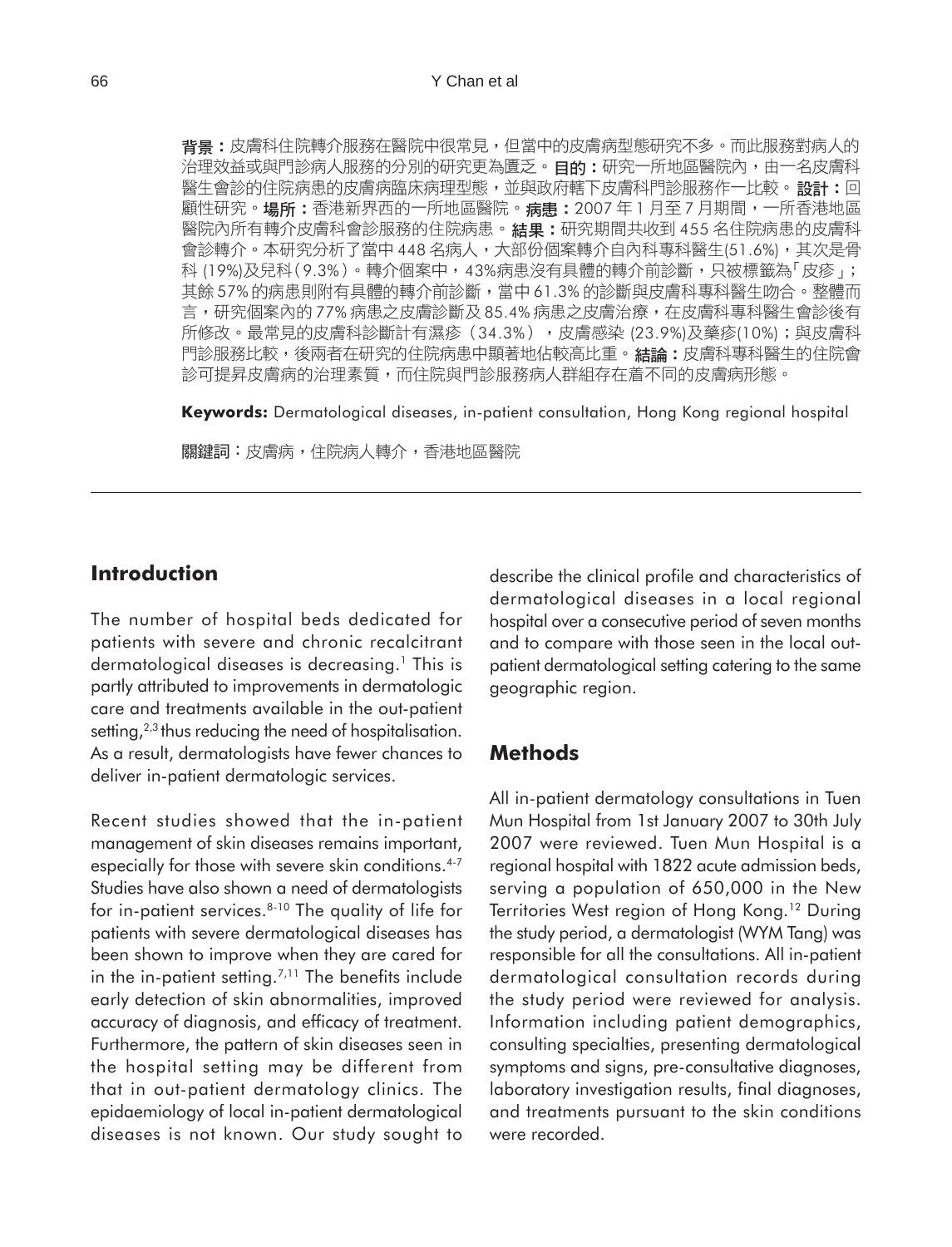### **Results**

#### *Demographic data*

A total of 531 consultations were delivered to 455 patients. Seven patients were excluded from the study because of incomplete clinical data. A total of 448 patients with 524 consultations were available for analysis. Of all the consultations, 51.6% were requested by the Department of Medicine & Geriatrics, 19% by the Department of Orthopaedics & Traumatology and 9.3% by the Department of Paediatrics. The pattern of distribution is shown in Figure 1.

The mean age of the patients was 55.4 years (range: 2 days to 99 years), with 48.7% male. Figure 2 shows the frequency distribution for different age groups. Forty percent of the patients were admitted primarily for their skin condition.







**Figure 2.** Age distribution of patients.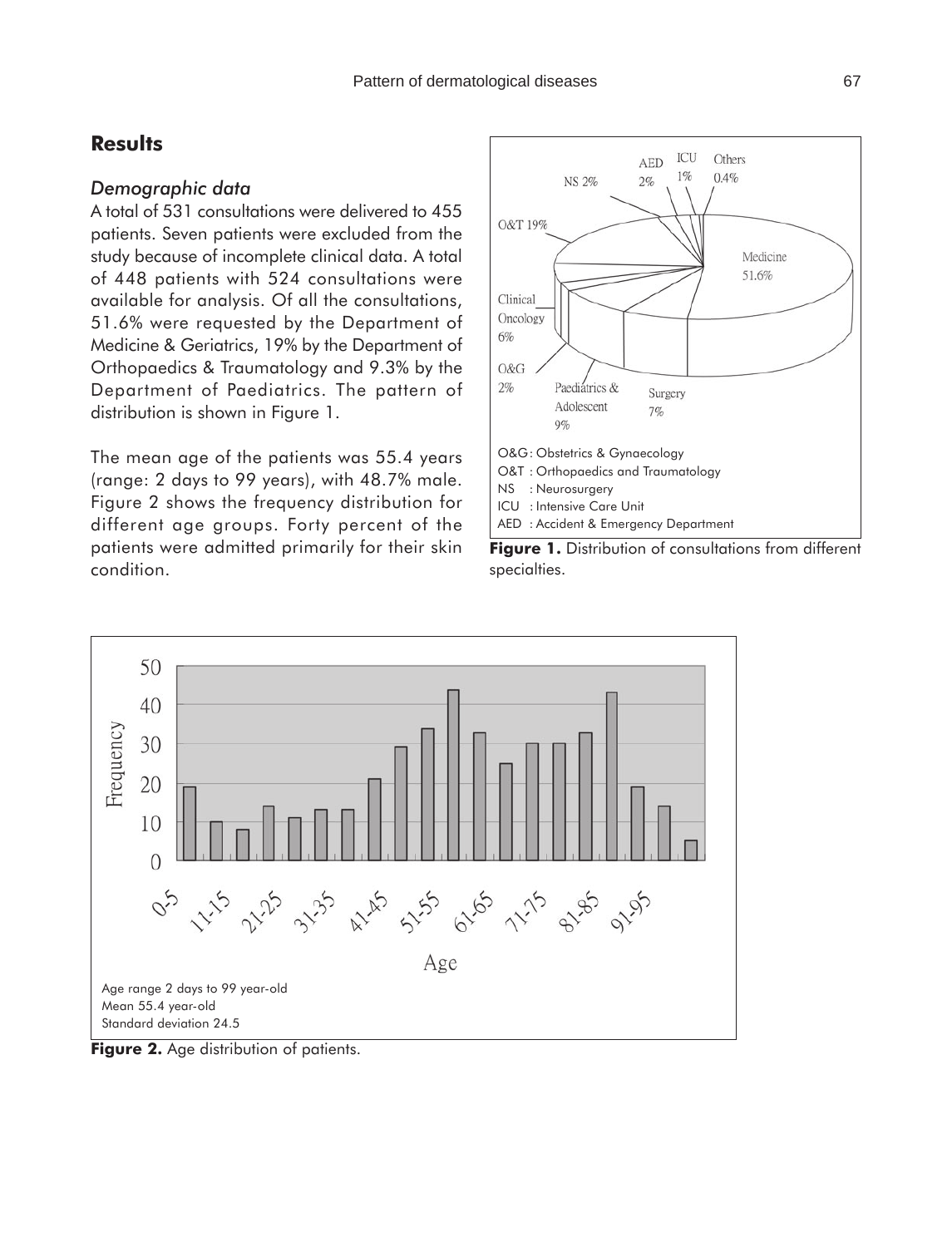#### *Clinical features*

Among the chief complaints, itchy skin lesions rated the highest and accounted for 55.7%. Painful lesions were reported in 20.7%, while asymptomatic skin lesions were reported in 19.7% of patients/consultations. Mass lesions contributed to 1.5%.

The pre-consultation diagnosis was the suspected diagnosis made by the requesting clinician listed on the consultation form before assessment by the consulting dermatologist. 'Skin rash' was the commonest 'diagnosis' and accounted for 43% of the cases, while the other non-specific diagnostic entry included 'blisters' and 'ulcers' given in 19.4% of the consultations. A specific preconsultation diagnosis was given in 37.5% cases. The most common diagnosis made was eczema, comprising 29.1% of all pre-consultative diagnoses, followed by psoriasis (7.7%) and urticaria (5.4%). Among the specific diagnoses given by the requesting clinicians, 61.3% were in concordance with the diagnosis made by the dermatologist. It was noted that in four cases labelled as eczema, psoriasis or drug rash by the requesting clinician, the final diagnosis was scabies after dermatological assessment.

The clinical signs were diversified: erythema was noted in 19%, eczematous lesions in 16% and scaling in 14.6%. Additional investigations were performed upon the dermatologist's assessment. Among them, skin biopsy was the commonest of all investigations (58%), followed by swabs for bacterial or viral cultures (17%) and skin scrapings for microscopy and culture for fungus or scabies (11%). Blood tests were suggested in 10% of cases.

### *Clinicopathological diagnoses*

Eczema, cutaneous infections and drug eruptions were common and contributed to 34.3%, 23.9% and 10% of the total specific dermatological diagnoses made respectively. Drug eruption was the third commonest clinical diagnosis in our series. Among all the drug eruption cases, 78% were non-specific, 8.6% were fixed drug eruptions and 4.3% were drug-induced erythema multiforme. Another 4.3% were Stevens-Johnson Syndrome and toxic epidermal necrolysis. The clinical diagnoses reported in descending order of frequency were eczema (158, 34.3%), cutaneous infection (110, 23.9%), drug eruption (46, 10%), dermatological manifestation of systemic disease (38, 8.3%), psoriasis (19, 4.1%), autoimmune blistering disease (17, 3.7%), urticaria (10, 2.2%) and cutaneous neoplasm (9, 2%). The details are tabulated in Table 1.

Of all the skin biopsies, 81.4% of histopathological diagnoses were compatible with the clinical diagnoses made by the dermatologist. Specific treatments ordered included topical medicaments (46%), systemic treatments (6.3%) and topical plus oral treatments (36.6%).

In all patients, 387 cases (86.4%) were settled with one skin consultation, while a second review assessment was required for 49 patients (11%). Only 12 patients (2.7%) required three or more consecutive assessments.

## **Discussion**

Our study analysed the characteristics of the inpatient dermatological consultations and clinical progress of the patients during their hospital stay within the 7-month study period. As reported in other studies, the management of patients with dermatological problems indeed altered when management of the skin problem transferred from the non-dermatologists to the dermatologist. In our patients, the definitive diagnosis was made or revised by the dermatologist in 77% of patients, with 85.4% requiring alteration of the treatment regimen. The change included addition or deletion of medications and sometimes surgical intervention such as skin biopsies. A total of 125 biopsies were performed accounting for 28% of the patients. A high clinicopathological concordance was also reflected in our study as 81% of the skin biopsies showed a histological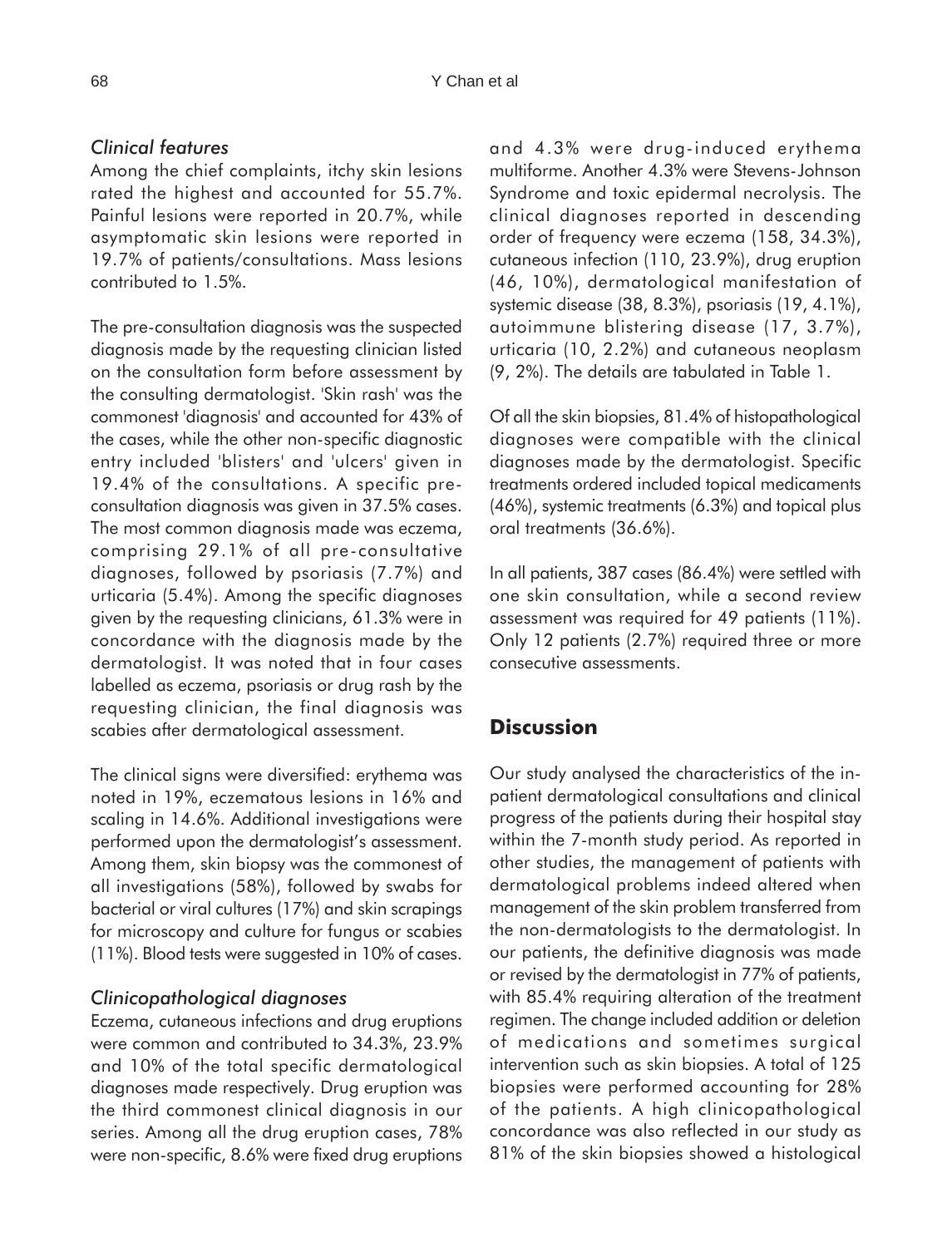**Diseases Number of diagnoses N=460, n (%)** 

Eczema 158 (34.3%) Atopic 20 (4.3%) Contact 22 (4.8%) Asteatotic 10 (2.2%) Seborrhoeic dermatitis 7 (1.5%) Unclassified 99 (21.5%) Infection/infestation 110 (23.9%) Impetigo/cellulitis 15 (3.3%) Herpes infection 18 (3.9%) Viral exanthema 4 (0.9%) Superficial fungal infection 38 (8.3%) Scabies 23 (5.0%) Wart 4 (0.9%) Folliculitis 8 (1.7%) Drug eruption 46 (10 %) Fixed drug eruption  $4 (0.9\%)$ Stevens-Johnson syndrome/toxic epidermal necrolysis 2 (0.4%) Erythema multiforme  $4(0.9\%)$ Non-specific 36 (7.8%) Systemic disease 38 (8.3%) Vasculitis 20 (4.4%) Panniculitis 8 (1.7%) Autoimmune disease\* 6 (1.3%) Renal pruritus 4 (0.9%) Psoriasis 19 (4.1%) Autoimmune blistering disease 17 (3.7%) Urticaria 10 (2.2%) Benign and malignant neoplasm and the settlement of  $(2\%)$ Basal cell carcinoma/Squamous cell carcinoma  $4(0.9\%)$ Cutaneous lymphoma 2 (0.4%) Melanocytic naevus 2 (0.4%) Actinic keratosis 1 (0.2%) Others 53 (11.5%) Total 460 (100%)

**Table 1.** Disease patterns of inpatient consultations

Subtotal percentage of each diagnosis was to the nearest one decimal place

Note: the percentage showed only for those whom a specific dermatological diagnosis made (some patient may have more than one diagnosis, some patient may not have a specific dermatological diagnosis after consultation)

\*including 3 dermatomyositis, 1 scleroderma, 1 juvenile rheumatoid arthritis and 1 connective tissue disease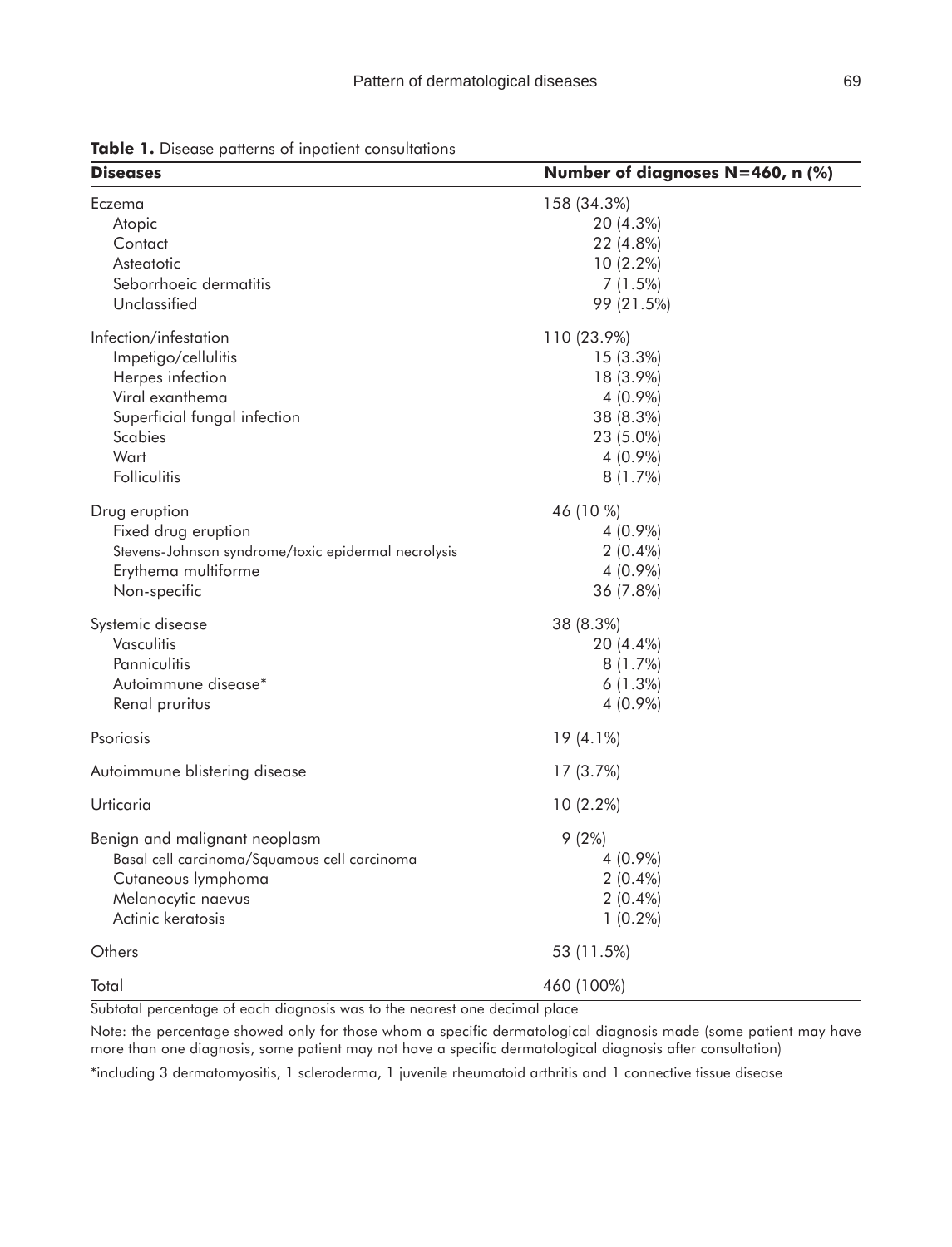diagnosis compatible to that made clinically. This is in concordance with other investigators who reported a change of diagnosis and treatment in more than 60% of patients.<sup>10,11</sup> In addition, our study showed that 40.4% of all the patients were admitted primarily for their skin condition, reiterating the importance of dermatology services in the hospital.

Our data was compared with statistics from the Social Hygiene Service (SHS), Centre for Health Protection, Department of Health, Government of the Hong Kong SAR. The SHS is the main public dermatological service provider which provides approximately 40% of total public demand of dermatological services in Hong Kong. Clients attending the SHS are primarily out-patients. The comparison of disease patterns is shown in Table 2. The commonest dermatological diagnosis was eczema (all types) and is comparable in both groups (SHS 28% versus 34.3% our study). The second commonest was superficial fungal infection (SHS 8.2% versus 8.26% our study). Psoriasis shared similar statistical figures (SHS 3.0% versus 4.1% our study). However, our in-hospital patients had significantly higher rates of drug eruptions of 10% versus 0.2% at the SHS. The rate was not listed as a discrete diagnostic category in SHS. On the contrary, seborrhoeic keratosis was

frequently a presenting complaint seen at the SHS and accounted for 4.3% of all new skin diseases, but was not a presenting complaint in our inpatients. This is obviously related to the greater severity of skin problems among those admitted to the hospital. Superficial skin infections were common in both groups; but we found a significantly higher rate of scabies (5%) compared with that reported at the SHS (0.4%). Nosocomial scabies infestation was common.

This study is a single centre study done within a limited period of duration. Although the time span is comparable to similar study done in the United States,<sup>9</sup> the limited study duration may fail to demonstrate the possible differences in disease pattern in other seasons.

To conclude, the results of our study demonstrate a similarity and difference in skin disease patterns between in- and out-patient dermatological patients. The high rate of treatment modification after dermatologist's assessment supports a continued need for dermatologist service in the hospital. The higher incidence of cutaneous infections and drug eruptions noted in the inpatient setting implies that it is necessary to heighten the awareness of these conditions. Ample opportunities for in-patient dermatology training

| <b>Disease</b>                | Percentage in<br><b>Social Hygiene Service</b> | Percentage in<br>our study |
|-------------------------------|------------------------------------------------|----------------------------|
|                               |                                                |                            |
| Wart                          | 11.6                                           | 0.87                       |
| Seborrhoeic keratosis         | 4.3                                            | 0                          |
| Acne                          | 3.6                                            | 0                          |
| <b>Scabies</b>                | 0.4                                            | 5                          |
| Drug eruption                 | 0.2                                            | 10                         |
| Diseases with less difference |                                                |                            |
| Eczema                        | 28.5                                           | 34.3                       |
| Tinea infection               | 8.2                                            | 8.26                       |
| Psoriasis                     | 3.0                                            | 4.1                        |

**Table 2.** Comparison of pattern of some diseases with Social Hygiene Service in Year 2007